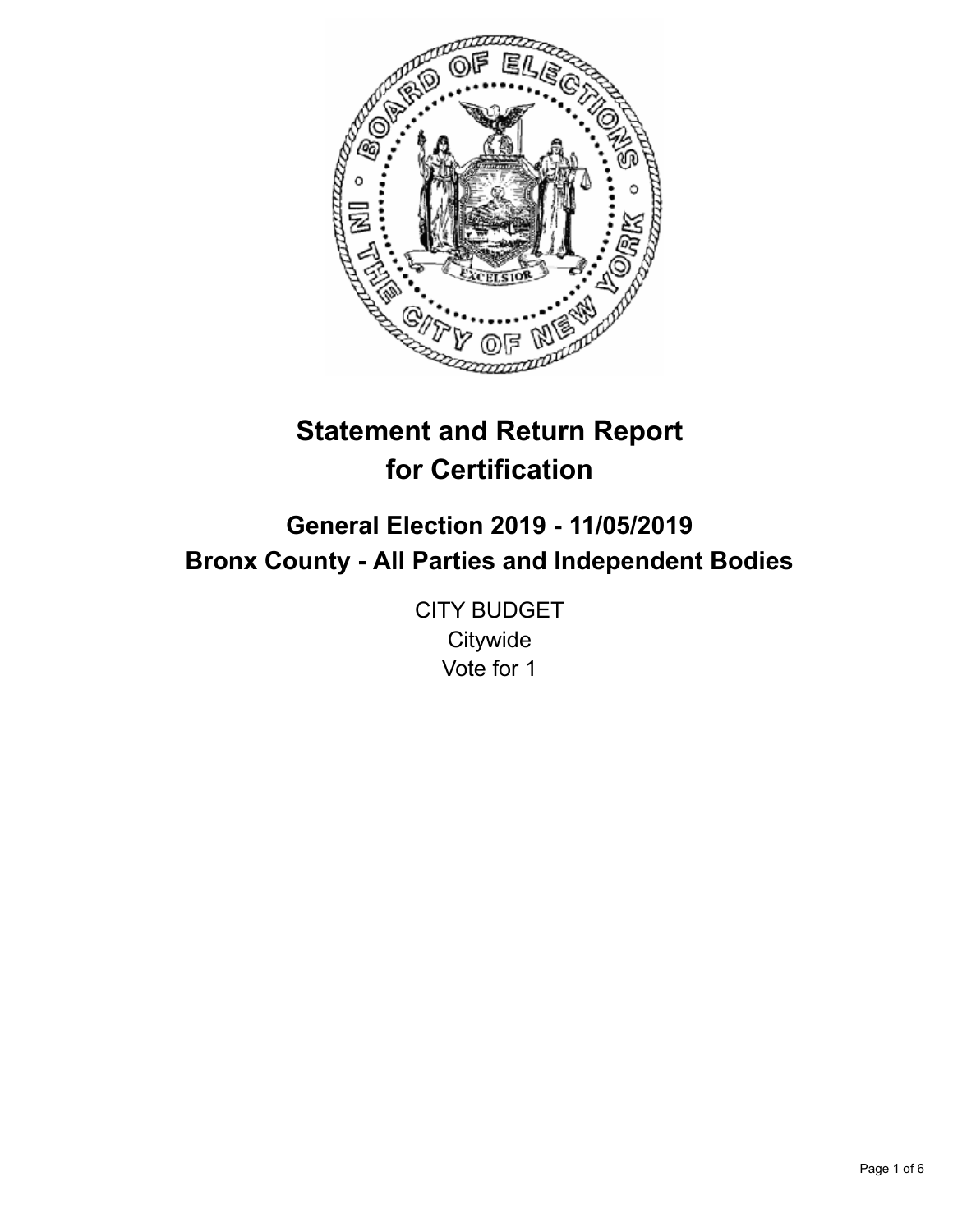

| PUBLIC COUNTER                                           | 8,228    |
|----------------------------------------------------------|----------|
| MANUALLY COUNTED EMERGENCY                               | 0        |
| ABSENTEE / MILITARY                                      | 197      |
| AFFIDAVIT                                                | 67       |
| Total Ballots                                            | 8,492    |
| Less - Inapplicable Federal/Special Presidential Ballots | $\Omega$ |
| <b>Total Applicable Ballots</b>                          | 8,492    |
| YES                                                      | 4,536    |
| NO.                                                      | 1,154    |
| <b>Total Votes</b>                                       | 5,690    |
| Unrecorded                                               | 2.802    |

#### **Assembly District 78**

| <b>PUBLIC COUNTER</b>                                    | 6,545 |
|----------------------------------------------------------|-------|
| <b>MANUALLY COUNTED EMERGENCY</b>                        | 0     |
| ABSENTEE / MILITARY                                      | 241   |
| AFFIDAVIT                                                | 145   |
| <b>Total Ballots</b>                                     | 6,931 |
| Less - Inapplicable Federal/Special Presidential Ballots | 0     |
| <b>Total Applicable Ballots</b>                          | 6,931 |
| <b>YES</b>                                               | 4,004 |
| <b>NO</b>                                                | 1,201 |
| <b>Total Votes</b>                                       | 5,205 |
| Unrecorded                                               | 1.726 |

| <b>PUBLIC COUNTER</b>                                    | 8,601    |
|----------------------------------------------------------|----------|
| <b>MANUALLY COUNTED EMERGENCY</b>                        | $\Omega$ |
| ABSENTEE / MILITARY                                      | 216      |
| AFFIDAVIT                                                | 83       |
| <b>Total Ballots</b>                                     | 8,900    |
| Less - Inapplicable Federal/Special Presidential Ballots | $\Omega$ |
| <b>Total Applicable Ballots</b>                          | 8,900    |
| <b>YES</b>                                               | 4,931    |
| NO.                                                      | 1,488    |
| <b>Total Votes</b>                                       | 6,419    |
| Unrecorded                                               | 2,481    |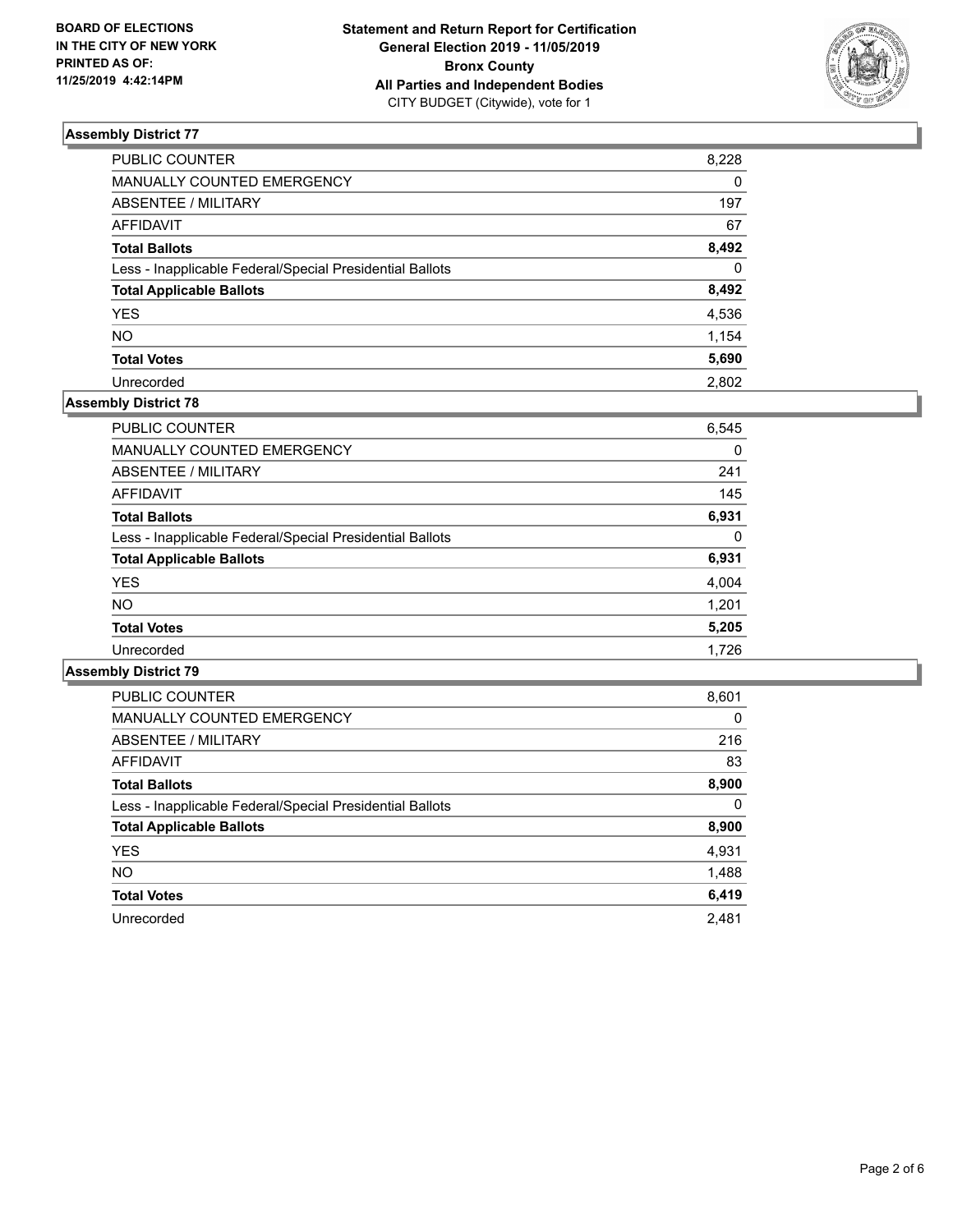

| PUBLIC COUNTER                                           | 7,914        |
|----------------------------------------------------------|--------------|
| MANUALLY COUNTED EMERGENCY                               |              |
| ABSENTEE / MILITARY                                      | 414          |
| AFFIDAVIT                                                | 85           |
| Total Ballots                                            | 8,414        |
| Less - Inapplicable Federal/Special Presidential Ballots | $\mathbf{0}$ |
| <b>Total Applicable Ballots</b>                          | 8,414        |
| <b>YES</b>                                               | 4,751        |
| NO.                                                      | 1,925        |
| <b>Total Votes</b>                                       | 6,676        |
| Unrecorded                                               | 1.738        |

## **Assembly District 81**

| <b>PUBLIC COUNTER</b>                                    | 12,760 |
|----------------------------------------------------------|--------|
| <b>MANUALLY COUNTED EMERGENCY</b>                        | 0      |
| ABSENTEE / MILITARY                                      | 538    |
| AFFIDAVIT                                                | 135    |
| <b>Total Ballots</b>                                     | 13,433 |
| Less - Inapplicable Federal/Special Presidential Ballots | 0      |
| <b>Total Applicable Ballots</b>                          | 13,433 |
| <b>YES</b>                                               | 8,448  |
| NO.                                                      | 3,076  |
| <b>Total Votes</b>                                       | 11,524 |
| Unrecorded                                               | 1.909  |

| <b>PUBLIC COUNTER</b>                                    | 13,277 |
|----------------------------------------------------------|--------|
| <b>MANUALLY COUNTED EMERGENCY</b>                        | 0      |
| ABSENTEE / MILITARY                                      | 323    |
| AFFIDAVIT                                                | 93     |
| <b>Total Ballots</b>                                     | 13,693 |
| Less - Inapplicable Federal/Special Presidential Ballots | 0      |
| <b>Total Applicable Ballots</b>                          | 13,693 |
| <b>YES</b>                                               | 7,559  |
| <b>NO</b>                                                | 3,919  |
| <b>Total Votes</b>                                       | 11,478 |
| Unrecorded                                               | 2.215  |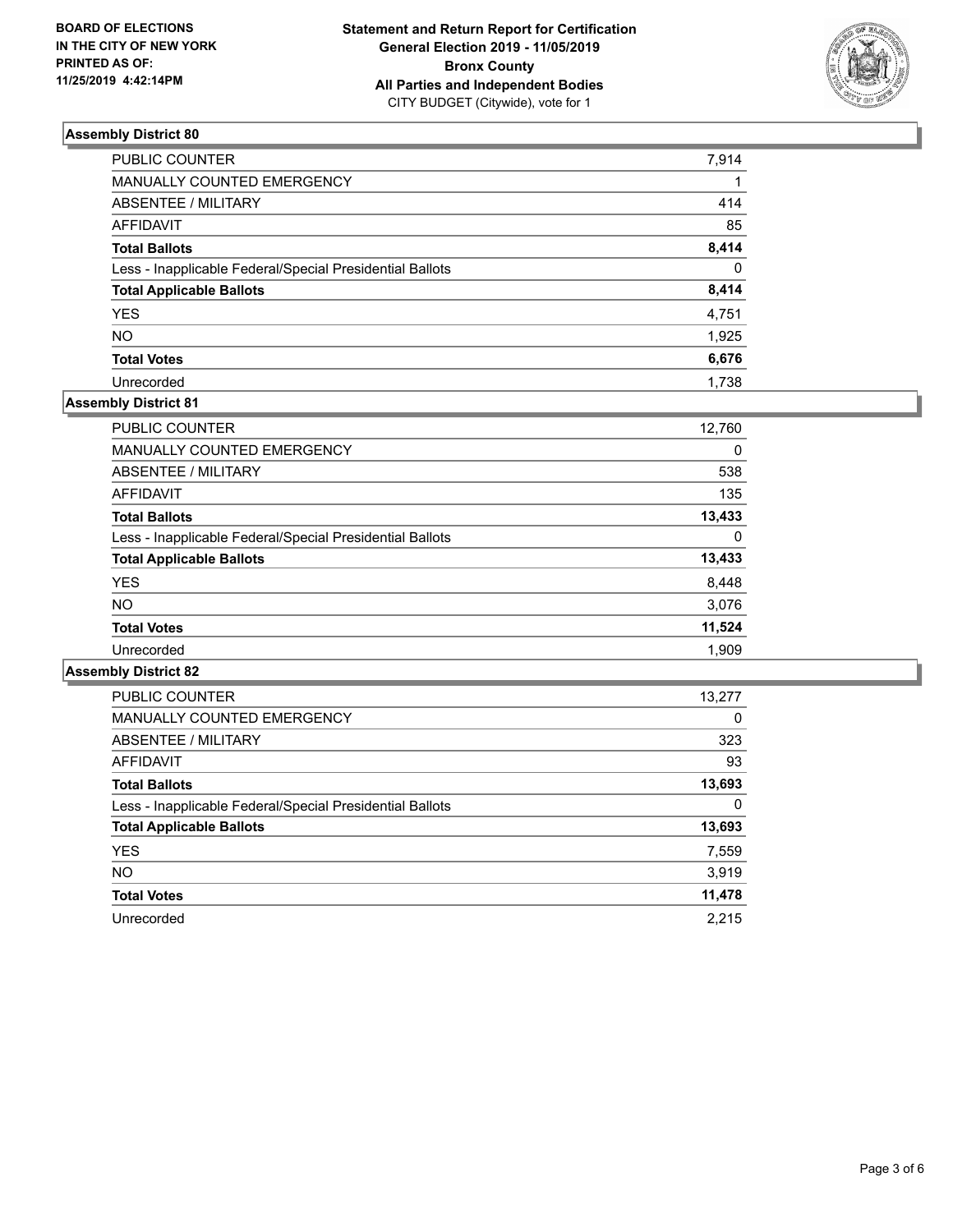

| PUBLIC COUNTER                                           | 9,715    |
|----------------------------------------------------------|----------|
| MANUALLY COUNTED EMERGENCY                               | 0        |
| ABSENTEE / MILITARY                                      | 322      |
| AFFIDAVIT                                                | 101      |
| Total Ballots                                            | 10,138   |
| Less - Inapplicable Federal/Special Presidential Ballots | $\Omega$ |
| <b>Total Applicable Ballots</b>                          | 10,138   |
| YES                                                      | 6,031    |
| NO.                                                      | 1,638    |
| <b>Total Votes</b>                                       | 7,669    |
| Unrecorded                                               | 2.469    |

#### **Assembly District 84**

| <b>PUBLIC COUNTER</b>                                    | 6,783    |
|----------------------------------------------------------|----------|
| <b>MANUALLY COUNTED EMERGENCY</b>                        | 0        |
| ABSENTEE / MILITARY                                      | 119      |
| AFFIDAVIT                                                | 98       |
| <b>Total Ballots</b>                                     | 7,000    |
| Less - Inapplicable Federal/Special Presidential Ballots | $\Omega$ |
| <b>Total Applicable Ballots</b>                          | 7,000    |
| <b>YES</b>                                               | 3,693    |
| <b>NO</b>                                                | 1,038    |
| <b>Total Votes</b>                                       | 4,731    |
| Unrecorded                                               | 2,269    |
|                                                          |          |

| <b>PUBLIC COUNTER</b>                                    | 6,820    |
|----------------------------------------------------------|----------|
| <b>MANUALLY COUNTED EMERGENCY</b>                        | $\Omega$ |
| ABSENTEE / MILITARY                                      | 137      |
| <b>AFFIDAVIT</b>                                         | 57       |
| <b>Total Ballots</b>                                     | 7,014    |
| Less - Inapplicable Federal/Special Presidential Ballots | $\Omega$ |
| <b>Total Applicable Ballots</b>                          | 7,014    |
| <b>YES</b>                                               | 4,004    |
| NO.                                                      | 1,244    |
| <b>Total Votes</b>                                       | 5,248    |
| Unrecorded                                               | 1.766    |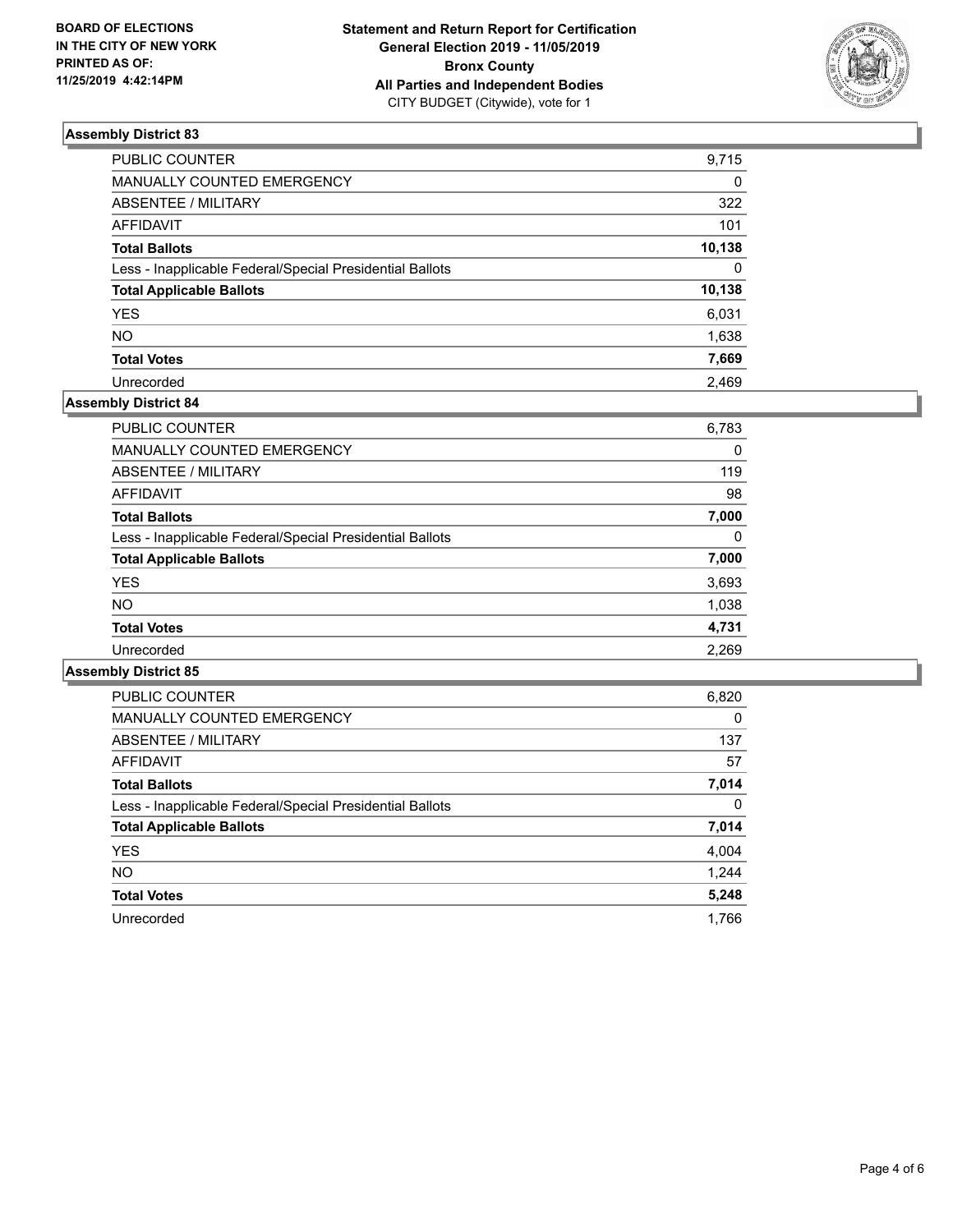

| PUBLIC COUNTER                                           | 4,959    |
|----------------------------------------------------------|----------|
|                                                          |          |
| <b>MANUALLY COUNTED EMERGENCY</b>                        | $\Omega$ |
| ABSENTEE / MILITARY                                      | 109      |
| <b>AFFIDAVIT</b>                                         | 67       |
| <b>Total Ballots</b>                                     | 5,135    |
| Less - Inapplicable Federal/Special Presidential Ballots | $\Omega$ |
| <b>Total Applicable Ballots</b>                          | 5,135    |
| YES                                                      | 2,778    |
| NO                                                       | 690      |
| <b>Total Votes</b>                                       | 3,468    |
| Unrecorded                                               | 1.667    |

| PUBLIC COUNTER                                           | 8,028 |
|----------------------------------------------------------|-------|
| <b>MANUALLY COUNTED EMERGENCY</b>                        | 0     |
| ABSENTEE / MILITARY                                      | 148   |
| <b>AFFIDAVIT</b>                                         | 119   |
| <b>Total Ballots</b>                                     | 8,295 |
| Less - Inapplicable Federal/Special Presidential Ballots | 0     |
| <b>Total Applicable Ballots</b>                          | 8,295 |
| <b>YES</b>                                               | 4,946 |
| <b>NO</b>                                                | 1,505 |
| <b>Total Votes</b>                                       | 6,451 |
| Unrecorded                                               | 1.844 |